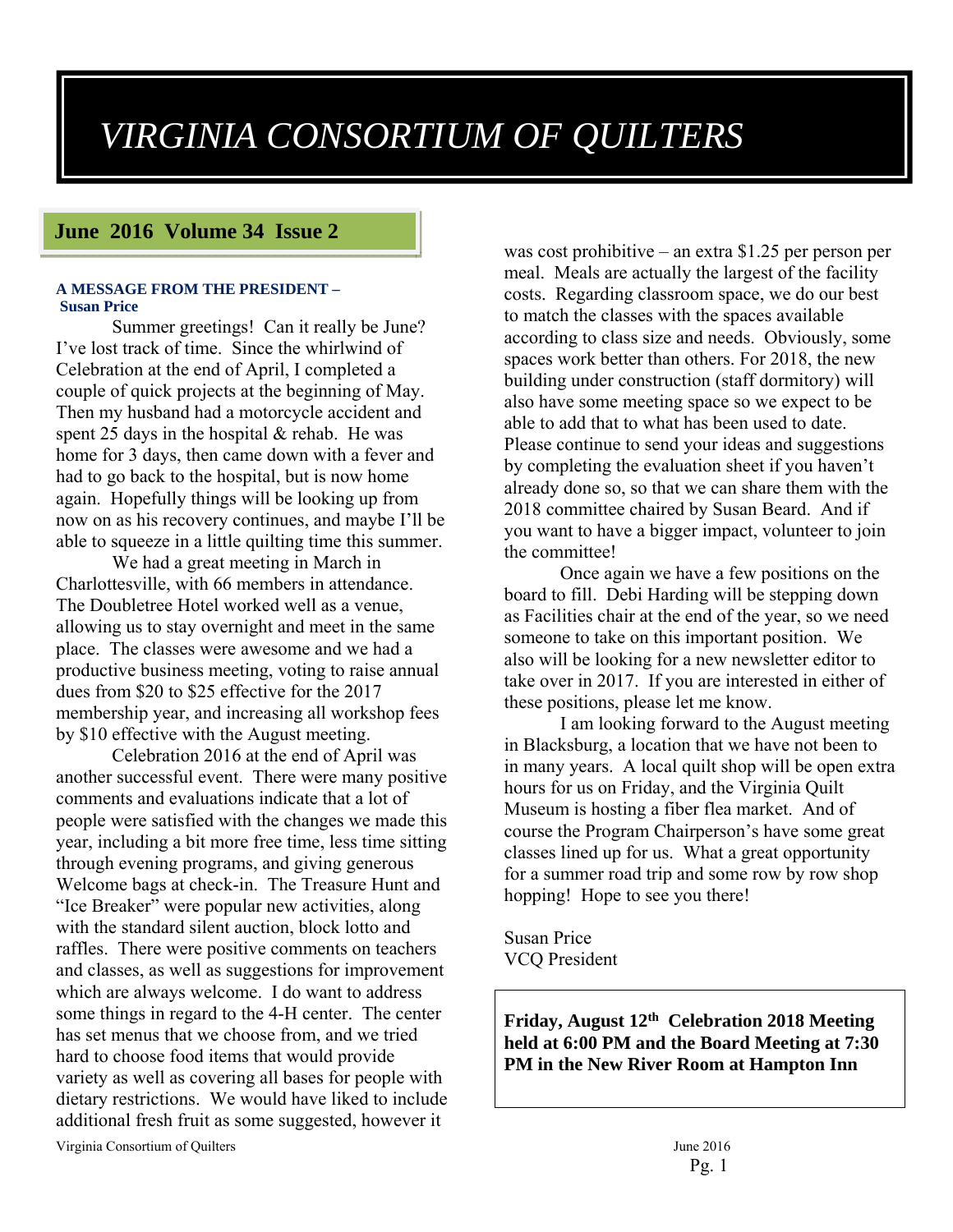## *MEET YOUR BOARD OF DIRECTORS*

## **VCQ Board & Area Reps 2016**

|                         | <b>Position</b>             | <b>Name</b>           | <b>Phone</b> | E-mail                           |
|-------------------------|-----------------------------|-----------------------|--------------|----------------------------------|
| $\mathbf{1}$            | <b>President</b>            | <b>Susan Price</b>    | 703-569-7421 | sueprice@cox.net                 |
| $\boldsymbol{2}$        | <b>VP</b>                   | Faye Hannah           | 757-410-0846 | quilterfayeh@gmail.com           |
| 3                       | <b>Secretary</b>            | Martha Berry          | 757-570-4312 | tworiversquilting@gmail.com      |
| 4                       | <b>Treasurer</b>            | Marty Green           | 540-967-3203 | mgcgreen@hotmail.com             |
| 5                       | <b>Membership</b>           | Karin McElvein        | 757-572-1569 | karinlisa7@gmail.com             |
| 6                       | <b>Historian</b>            | Joan McGowan          | 703-323-6048 | joquilter@aol.com                |
| 7                       | <b>Programs</b>             | Elizabeth Gibson      | 703-481-6879 | kunamola@aol.com                 |
|                         |                             | Sally Hurst           | 434-248-6212 | 6SallyHurst7@gmail.com           |
| $\bf{8}$                | <b>Facilities</b>           | Debi Harding          | 757-615-7758 | debi.harding@usi.biz             |
| $\boldsymbol{9}$        | <b>Newsletter</b>           | Heather Zavagnin      | 770-845-5190 | queennefri@aol.com               |
| 10                      | <b>Web Mistress</b>         | Mary Grogan           | 202-262-0142 | $maryg(\omega)$ infovisions.org  |
| 11                      | <b>Publicity</b>            | Heather Zavagnin      | 770-845-5190 | queennefri@aol.com               |
| 12                      | <b>Celebration co-Chair</b> | Heather Zavagnin      | 770-845-5190 | queennefri@aol.com               |
|                         |                             | <b>Susan Price</b>    | 703-569-7421 | sueprice@cox.net                 |
| 13                      | <b>Community Service</b>    | <b>Rickie Summers</b> | 757-312-0943 | rasummers@verizon.net            |
| 14                      | <b>Documentation</b>        | Kitty Bull            | 804-895-0248 | krabul@comcast.net               |
|                         | <b>Area Reps</b>            |                       |              |                                  |
| $\mathbf{1}$            | <b>Northern VA</b>          | Kathy McCrea          | 703-425-1829 | kathy.mccrea@cox.net             |
| $\boldsymbol{2}$        | <b>Shenandoah Valley</b>    | Kathleen Ackerson     | 540-335-4700 | kackerso@shentel.net             |
| 3                       | <b>Southern Shenandoah</b>  | Vacant                |              |                                  |
| $\overline{\mathbf{4}}$ | <b>Culpeper-Lynchburg</b>   | Deb Schupp            | 540-604-0988 | debschupp@GumboDesignStudios.com |
| 5                       | <b>Richmond</b>             | Karen DuMont          | 804-233-7750 | kmdumont@comcast.net             |
| 6                       | Fredericksburg              | Ann Tinsman           | 540-894-5546 | atinsman@hotmail.com             |
| 7                       | <b>Southwest</b>            | Vacant                |              |                                  |
| 8                       | <b>Peninsula</b>            | <b>Bonnie Timm</b>    | 757-483-4909 | botqg@verizon.net                |
| 9                       | <b>Tidewater</b>            | Debi Harding          | 757-615-7758 | debi.harding@cox.net             |
|                         |                             |                       |              |                                  |

## **Advertising For Newsletter & Roster**

|                                                                                         | <b>Newsletter</b> | Roster  |
|-----------------------------------------------------------------------------------------|-------------------|---------|
| <b>Business Card</b>                                                                    | \$10.00           | \$20.00 |
| $\frac{1}{4}$ Page                                                                      | 15.00             | 30.00   |
| $\frac{1}{2}$ Page                                                                      | 30.00             | 60.00   |
| Full Page                                                                               | 50.00             | 100.00  |
| Inside Back Page                                                                        |                   | 125.00  |
| Classified Ad (50 word max - Newsletter only)<br>\$5.00 - available ONLY to VCQ Members |                   |         |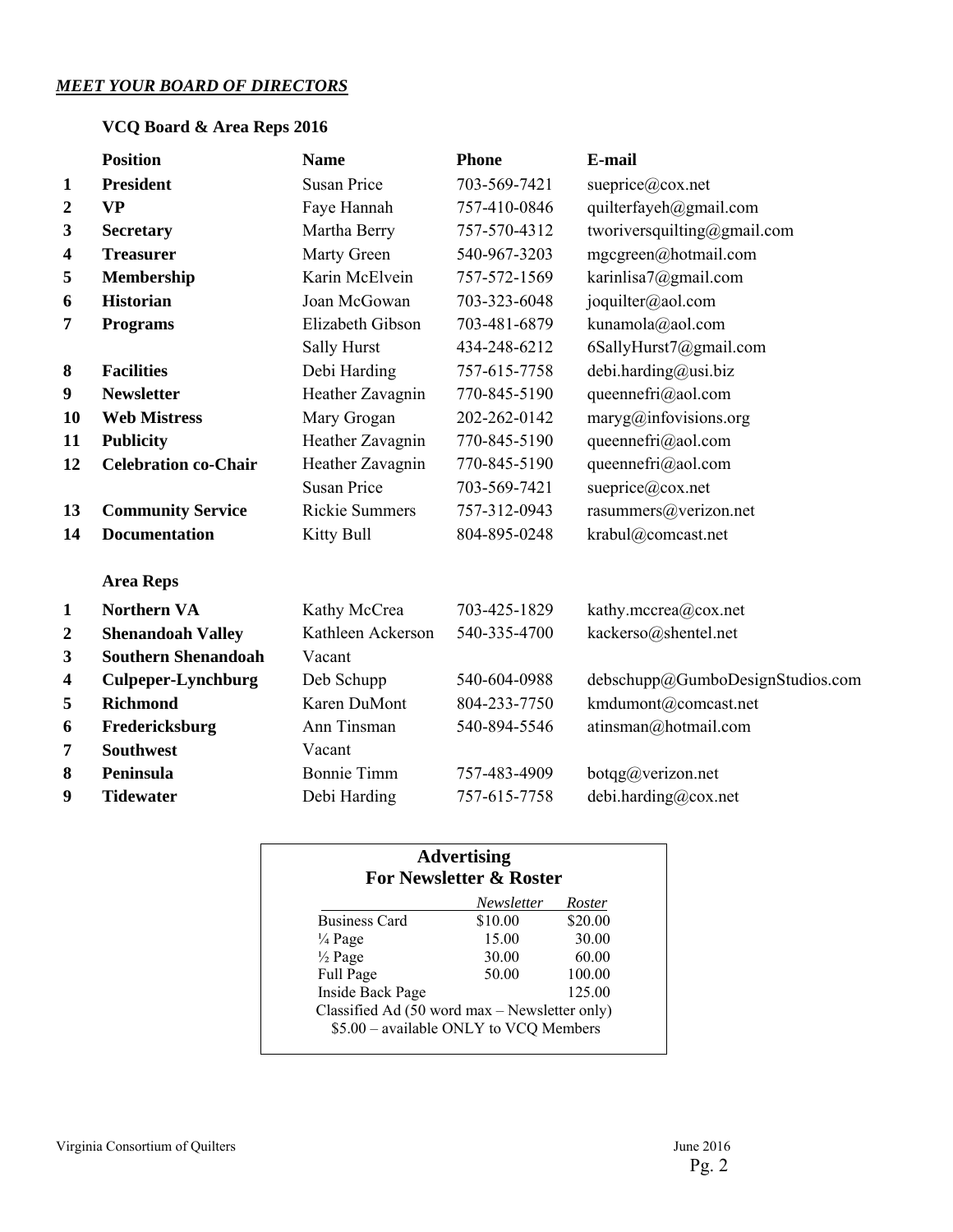## **VCQ General Meeting Minutes March 12, 2016**

**Double Tree Hotel - Charlottesville, VA** 

Meeting called to order at 12:50 p.m.

**President's Welcome:** Susan Price

Susan welcomed everyone to Charlottesville. Arrangements for today's meeting were made by your Board members. Special thanks to Cottonwood Quilt Shop for extending their hours and hosting a reception last night. Susan welcomed new members and guests. Vice President Faye Hannah gave a welcome gift to new members.

**Secretary**: Martha Berry Minutes of the November meeting were published in the January newsletter. A motion to approve the minutes was made by Robin Speck and seconded by Nancy Shrout. The motion was approved.

#### **President's Announcements**:

The Virginia Quilt Museum (VQM) Current exhibit and upcoming events were listed in the newsletter. Stay in touch through the webpage vaquiltmuseum.org

AQSG- the winter Blanket Statements is available on their website, access info is on the purple slips. Articles include "In Search of Hawaiian Scrap Quilts" and a Historic Fabric Collection donated to the Quilters Hall of Fame.

#### **Reports:**

**Treasurer**: Marty Green has provided copies of the treasurer's report. Betty Blessin made a motion to approve and Monique Moody seconded the motion. The report was approved by the general membership. Mary Grogan made a motion to increase dues from \$20.00 to \$25.00 annually effective January 2017 and to increase all workshop fees by \$10.00 from current cost effective for August Workshop registration to cover deficits incurred. Motion was seconded by Karin McElvein. The motion was approved.

Kathy McCrea made a motion to raise the lunch cost for those attending a meeting for lunch only from \$10.00 to \$15.00 effective for the August meeting. Diane Reasons seconded the motion. Motion approved.

The Proposed Budget for 2016 was presented. Karin McElvein made a motion to approve the proposed budget. Heather Zavagnin seconded the motion. The Proposed Budget for 2016 was approved.

**VP**: Faye Hannah has extra charms (\$3), pins (\$5) and fabric boxes (\$2) for purchase.

**Membership**: Dianne Reasons/ Karin McElvein

The 2015 Membership roster is available on the members only section of website. Log on info was included in an email sent to members. See a board member if you need more information for online access. Facebook Page membership is at **580** compared to **223** paying members. If you know anyone who has joined us on FB, encourage them to come to a meeting and see how much fun we have in person! The membership form will be online. Everyone is encouraged to write separate checks for payment of different items: membership, workshops, etc. This helps keep the paperwork organized for different committees.

**Historian**: Joan McGowan

#### **Facilities**: Debi Harding

Locations for 2016 are: Smith Mountain Lake (April) Blacksburg (August) and Martinsville (November). Locations for 2017 are Staunton (March), Blackstone (May), August?, November? If you would like to host a meeting in your area

Virginia Consortium of Quilters June 2016

of the state or know of a good location for 2017 and beyond, please talk to Debi or Susan. We are looking for either retreat locations or hotels that allow us to stay and meet in the same facility or a church with nearby hotel facilities. There was a notice in the last newsletter about how the 'host' guild model is not working very well. We really need our members, aside from the board, to take a more active role in finding locations for our meetings. We need locations for August and November next year.

#### **Programs**: Elizabeth Gibson & Sally Hurst

Elizabeth and Sally were introduced as new co-chairs for the programs committee. Elizabeth is in charge of contracting teachers and Sally is handling registration. Elizabeth asked if a member would like to step up and help with contacting teachers when VCQ will be held in their local area she would much appreciate the help.

#### **Web Mistress**: Mary Grogan

**Newsletter & Print Publicity:** Heather Zavagnin The next deadline is June 17, 2016 for the August meeting newsletter.

If you live in an area without an area rep, please take some rack cards for your local quilt shops.

#### **Celebration 2016:**

Theme: "It's Crystal Clear…We Are Quilters Registration – while registration was full in January, a number of people have withdrawn due to health and schedule issues. Some spots have been filled. Please let friends and family know some spaces are available. 4 Block Lotto kits are available for purchase. Please see Marty Moon. Kathy has sample of the Challenge quilt. If you are interested in participating in the challenge pick up instructions or they will be in the Celebration Brochure. There will be a PJ Anniversary party so don't forget your PJ's for the fashion show. Bring show and tell items from past Celebration projects, silent auction items, refillable water bottle, coffee cup & snacks. The committee will not be providing water and snacks. There was a request for someone to lead the Sunday morning worship service.

#### **Community Service Project**:

100 yards of fabric was donated to VCQ from The Quilter's Studio in Fairfax. The board is looking for service project ideas and coordinators.

#### **Documentation**: Kitty Bull/Neva Hart

There will be a Documentation day in the Harrisonburg area June 3. Kitty has developed a spreadsheet to enter data from the Virginia Historical Society and documentation information from Neva Hart. Please remember to always document your quilts.

#### **Old Business:**

Positions up for election in November are President, Secretary and Historian

Also needed is a Facilities coordinator 2017 and a Celebration 2018 Committee to start this summer.

We still have vacant Positions for the Southern Shenandoah Area Rep (includes Roanoke) and a Southwest VA Area Rep. If you would like to be considered, please speak to your area rep or any member of the board.

#### **New Business: none**

Gather at 3:45 for class show & tell and Regular show & tell as well as door prizes **Adjourn 1:37 pm**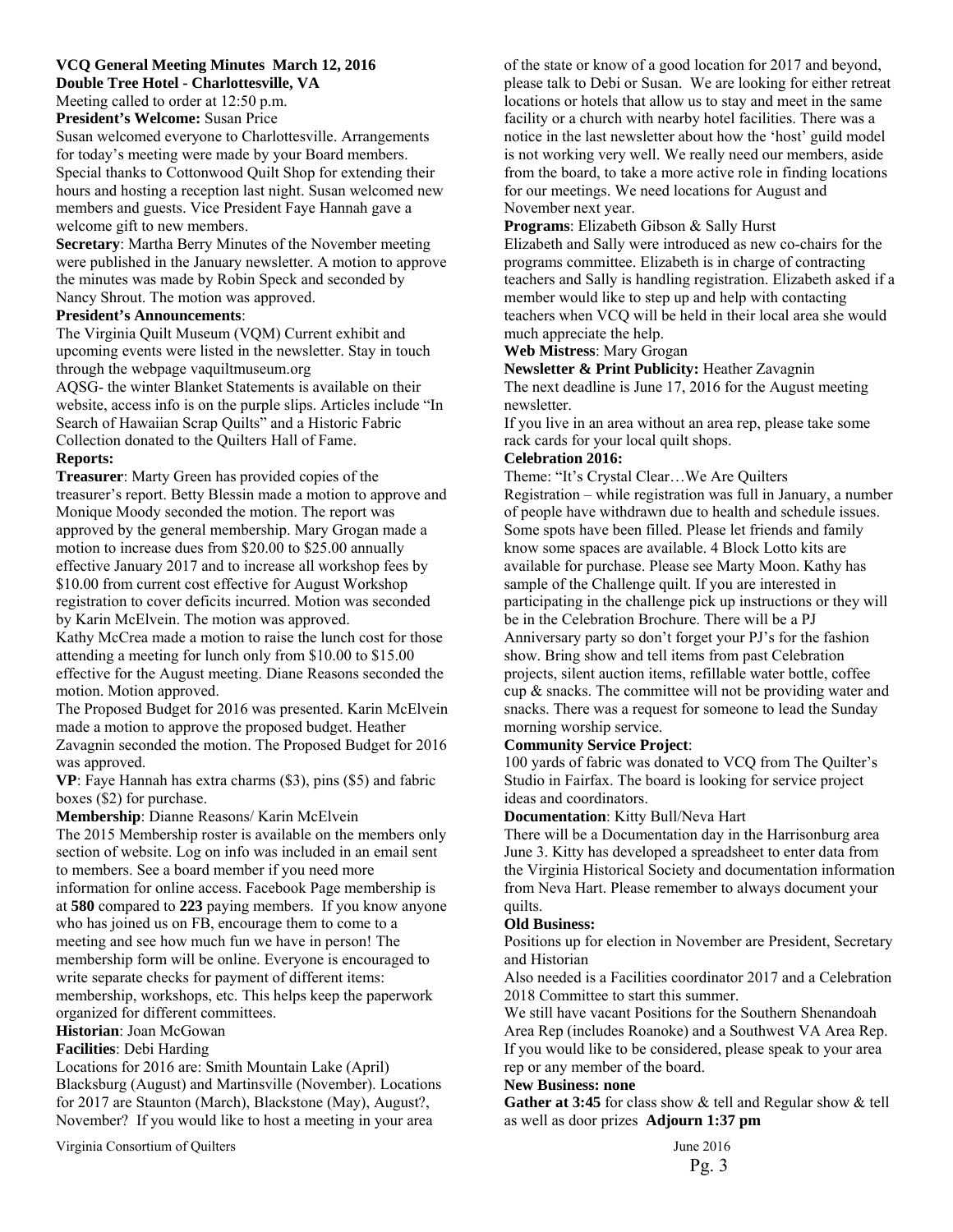## **Calendar of Events**

#### SWVA Quilt News

We bring you news and updates on quilt and fiber art related events and activities in Southwest Virginia. Would you like to receive this monthly e- newsletter? Please sign up at http://kutauber.wix.com/SWVAQuiltNews

The 37<sup>th</sup> Annual Seminar of the American Quilt Study Group will be held September 14-18, 2016, in Tempe, Arizona. Information about the seminar can be found on the AQSG website at

http://www.americanquiltstudygroup.org/. The AQGS provides opportunities for study, research, and the publication of work that advances the knowledge of quilts and related subjects.

#### **July 26 – Sept.10, 2016**

Virginia Quilt Museum Inspired by the National Parks: Celebrating 100 Years Curated by Donna De Soto A colorful celebration of the 59 US National Parks, this collection of 177 original art quilts depicts the widely varying flora, fauna and landscapes of each of our nation's National Parks. Delight in the textile tributes to these national treasures - from Acadia in Maine, to Voyageurs in Minnesota, to Yosemite in California, to Haleakalā in Hawaii, to our very own, Shenandoah.

#### *August 12-13th Everything Nature Exhibit*

Blacksburg Regional Library 200 Miller Street Blacksburg, VA 24060 Hours: Friday and Saturday: 10 AM - 5 PM textileartva.wix.com/tava

Fiber artwork inspired by nature echoes the vivid colors and textures of flowers and foliage; the diversity of wildlife, and the peacefulness of trails. The power of nature reveals itself in many art forms. With the stories they tell, these quilts give voice to that power. Based in Blacksburg with artists from around southwest Virginia, the Textile Artists of Virginia (TAVA) supports each member as fiber artists, explores boundaries of the medium and works to educate and increase public awareness of fiber art.

We send all VCO emails from  $info@veq.org$ . Please check your spam settings to always allow email from  $info@$  vcq.org.

Thank you to everyone who is now receiving newsletters and announcements from VCQ by email. You are saving our organization significant money, and making your Newsletter Editor's job go much faster!

**August 1—September 30, 2016 Simply Elemental**, Hahn Horticultural Garden, 200 Garden Lane (off of Washington Street, Virginia Tech Campus), Blacksburg.

Simply Elemental is an outdoor art exhibit integrated along the garden paths, plantings, and trees of the Hahn Horticulture Garden at Virginia Tech. A variety of exhibits (including beautiful giant fiber butterflies) will be on view. open 24 hours.

**16 Chairs in 16 Squares** (and more), Alexander Black House Museum and Cultural Center, 204 Draper Road, SW Blacksburg. 10 - 4 PM.

Located in the Alexander Black House, a historical house of Queen Anne Victorian architectural style, two lively exhibits by regional artists (including some in fiber) will be on exhibit beginning August 1.

November 4 – 13, 2016 Quilter's Quest Shop Hop Maryland & Northern Virginia www.quiltersquest.org

#### \*\*\*\*\*\*\*\*\*\*\*\*\*\*\*\*\*\*\*\*\*\*\*\*\*\*\*\*\*\*\*\*\*\*\*\*\*\*\*\*\*

VCQ Events: **November 13, 2016 Martinsville March 11, 2017 Staunton, VA May 13, 2017 TBD August 12, 2017 TBD November 11, 2017 TBD** 

The following are the **Deadline Dates** for item submissions to the newsletter staff: **September 16<sup>th</sup> 2016** for November 12<sup>th</sup> meeting **January 13<sup>th</sup> 2017** for March 11<sup>th</sup> meeting

Material can be sent electronically (preferred) to queennefri@aol.com OR mailed to: Heather Zavagnin, 87 White Oak Landing Rd, King William, VA 23086

 **The current newsletter and past newsletters can be viewed and downloaded from the VCQ website at www.vcq.org**

 **Please contact Heather Zavagnin, queennefri@AOL.com or (770)845-5190, or Mary Grogan at webmistress@vcq.org if you are having trouble downloading a copy from the website or if you wish to receive a paper copy of the newsletter thru the US Postal Service.**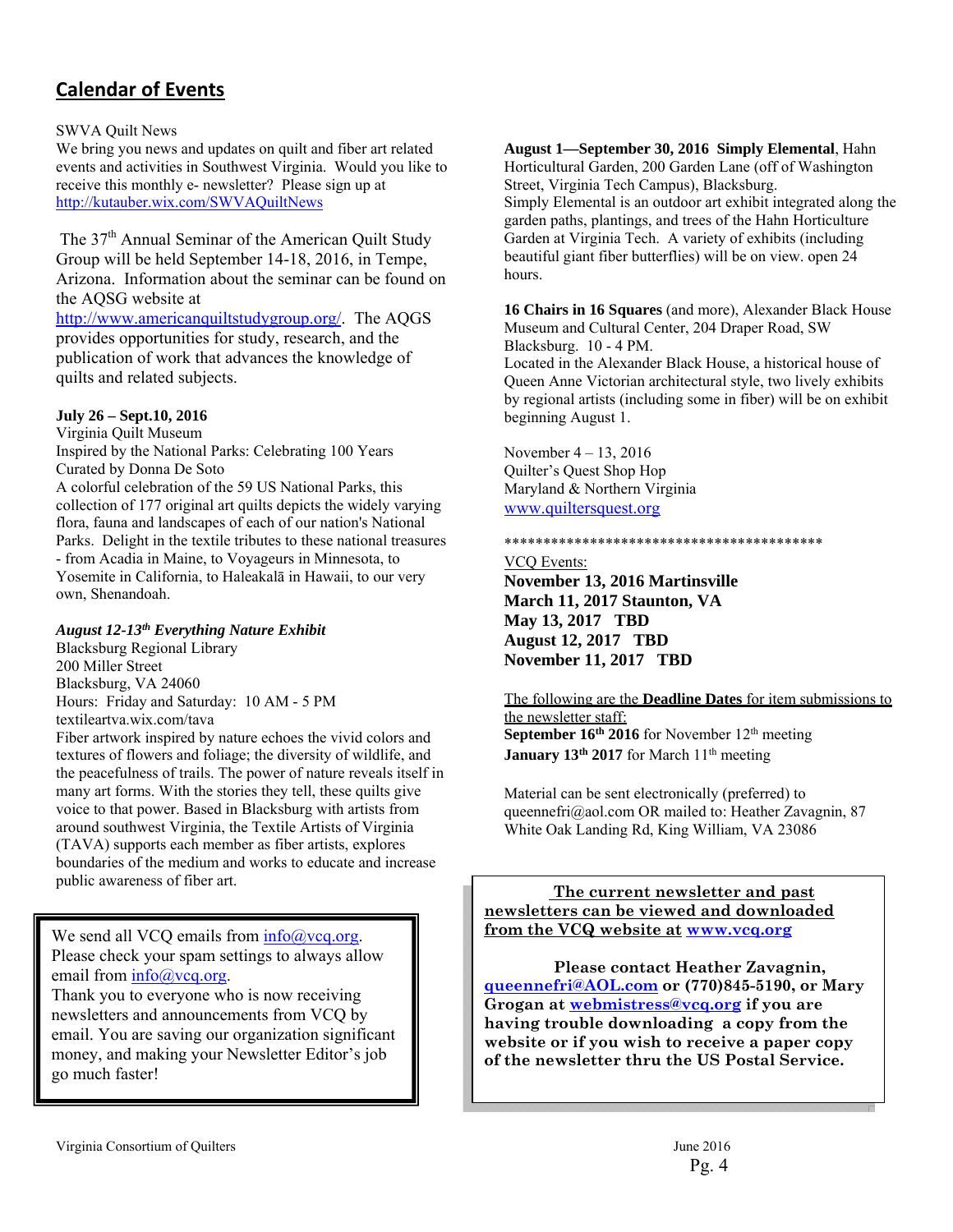

**VIRGINIA QUILT MUSEUM** 301 S. Main Street Harrisonburg, VA 22801 Phone 540-433-3818 Preserving, celebrating, and nurturing Virginia's quilting heritage

## **www.vaquiltmuseum.org**

## Designated the "**official quilt museum of the Commonwealth**" by the General Assembly

### **May 17 – September 10, 2016 American Pride: Eagles & Stars**

**Quilts from the Pat and Arlan Christ Collection**  The Christs, husband and wife quilt collectors and historians from Pennsylvania, have amassed a collection of patriotic quilts that reflects the American Pride of those who immigrated to this new land and toiled to build and strengthen the nation. This exhibit is dedicated to those who have served in the United States military and the creations are a testament of the American Pride that is worked into each stitch.



#### **Presidential Connections: Quilts, Virginians and the Whig Party**

This exhibit presents a series of quilts and other items related to presidential campaigns. All of the items demonstrate connections between Presidents, Virginian families and the Whig Party. The quilt patterns and campaign memorabilia are bound to impress any fan of American history and politics.

#### **Along the Spice Route**

Returning crusader knights brought with them treasure chests not filled with jewels, but cinnamon, ginger, and peppercorns. The story of spices, some 5000 years old, is also the history of trade and commerce. The discovery of the American continent is due, in part, to the European desire to break the Arab traders' spice monopoly. "Along the Spice Route" features 41 wall quilts depicting artistic interpretations of spices that refine modern cuisine. The exhibit offers an opportunity to discover the spices' countries of origin, the importance of ancient trade routes, and the lasting connections between the world's cultural heritages.



#### **"Quilts That Go Bump in the Night"**

That is the name of Polly Mello's collection from the dark side of quilting and sets the theme for the Virginia Quilt Museum's Second Annual Seminar, **Mourning and Meaning Through Cloth**, October 21 and 22, 2016 in Harrisonburg. During this two-day prelude to All Hallows' Eve, we will explore the connections between textiles and illness, death, burial, and mourning traditions in American history.

Seminar lecturers include Dr. Craig Friend, NC State University, who will speak about the history of mourning practices in the U.S. Dr. Friend is the university's Director of Public History and Editor of *Death and the American South*. Dr. Karin Bohleke, Director of The Fashion Archives and Museum of Shippensburg University, will present mourning clothing and memorabilia. Finally, Polly Mello, keynote speaker, will present "Midnight in the Garden of Quilts".

Additional features of the Seminar will include a tour of the historic Woodbine Cemetery and Hugo Kohl's Jewelry Museum, where Mr. Kohl will present a Mourning Jewelry lecture. Participants are also invited to a Quilt Turning hosted by ghosts of the Warren-Sipe House, and more.

Tickets and a full schedule will be available in July at www.vaquiltmuseum.org/events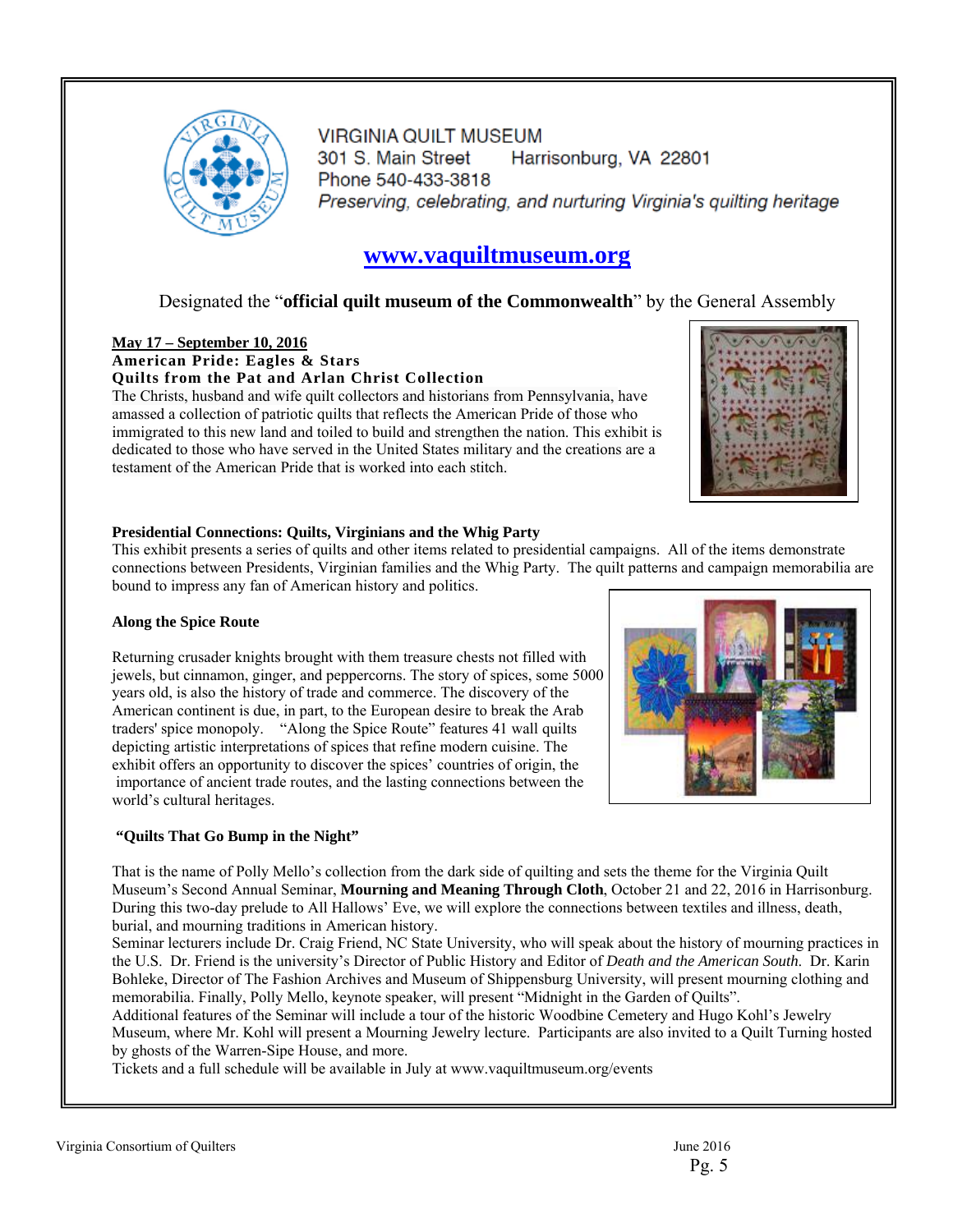## **Virginia Consortium of Quilters Application for Membership**

| check the box below.)                                                                                                                                                                                                         |                                                                                                    |  |                         |       |  |
|-------------------------------------------------------------------------------------------------------------------------------------------------------------------------------------------------------------------------------|----------------------------------------------------------------------------------------------------|--|-------------------------|-------|--|
|                                                                                                                                                                                                                               | $($ ) I wish to receive a <i>paper copy</i> of the quarterly newsletter.                           |  |                         |       |  |
| Your membership can be paid for multiple years (up to 5 years) with this form. This date will be on<br>your membership card and the mailing label of each newsletter. If dues increase during this period,<br>yours will not. |                                                                                                    |  |                         |       |  |
|                                                                                                                                                                                                                               | () New Member (Referred by $\frac{\text{Amt: } \S}{\text{Amt: } \S}$ (Make check payable to "VCQ") |  |                         |       |  |
|                                                                                                                                                                                                                               | $(\overline{$25.00}$) per year up to five years.)$                                                 |  |                         |       |  |
| <b>Renewal Members Only: Please enclose with your payment, application and a self-addressed</b><br>stamped envelope (SASE) for your membership card.                                                                          |                                                                                                    |  |                         |       |  |
|                                                                                                                                                                                                                               |                                                                                                    |  |                         |       |  |
| ( $)$ I am a member of a local quilt guild/group: $\frac{1}{\text{(list all guides)}}$<br>() I teach and/or lecture about quilting.                                                                                           |                                                                                                    |  |                         |       |  |
| $($ ) I may be willing to drive others from my area to VCQ meetings.                                                                                                                                                          |                                                                                                    |  |                         |       |  |
| <b>Mail to:</b>                                                                                                                                                                                                               | Karin McElvein, Membership Chairperson<br><b>1309 Maplewood Ave</b><br>Norfolk, VA 23502           |  |                         |       |  |
| For Membership Only:                                                                                                                                                                                                          | Ck. No.<br>MCard Date:                                                                             |  | Exp. Year:<br>Name Tag: | Area: |  |
| Rev. 1/5/2016                                                                                                                                                                                                                 |                                                                                                    |  |                         |       |  |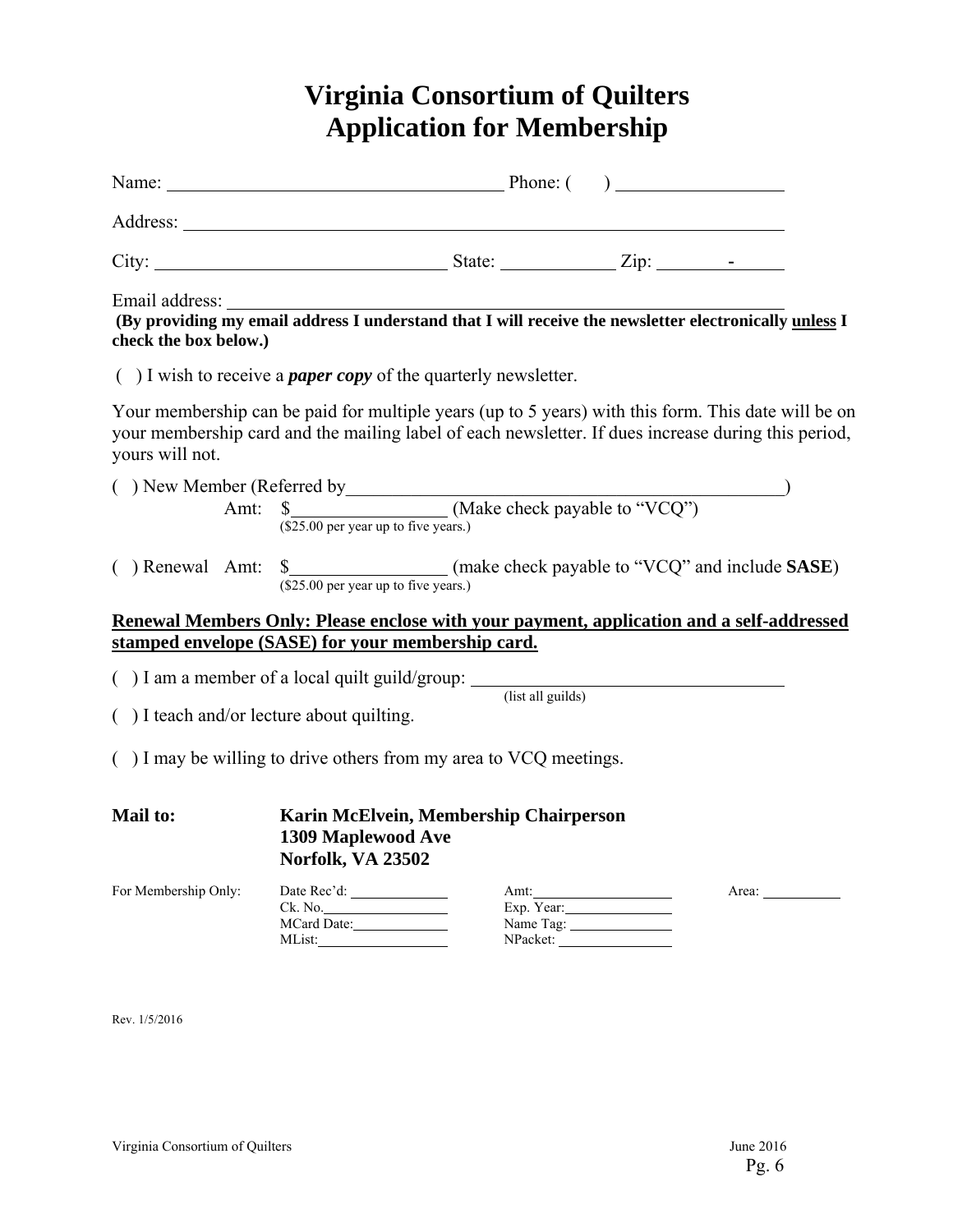## **August 13, 2016 Meeting & Workshop in Blacksburg, VA**

## **Lodging Accommodations:**

Hampton Inn Christiansburg/Blacksburg 380 Arbor Drive, Christiansburg, VA 24073 (540) 381-5874

The cost is \$119 plus 14.3% state and local taxes, for a single or double room, for a total of \$136.02 per night. We have blocked 5 single rooms and 20 double rooms. Make your reservation by calling the hotel directly at 540-381-5874, or toll free (800) HAMPTON using group code VCQ. Reservation cut off is 7/23/16 at 12:01 AM. Complimentary breakfast is included. The hotel has a fitness center and outdoor pool. Find out more on the hotel's website at

http://hamptoninn3.hilton.com/en/hotels/virginia/hampton-inn-christiansburg-blacksburg-CSBHHHX/index.html. There are more than 20 restaurants within walking distance.

## **Directions to the Hotel:**

From I-81 North or South. Exit at 118B. Follow signs to Blacksburg on 460 West Bypass. Exit off 460 West Bypass at 4B (Radford/Peppers Ferry Rd). Merge right off exit towards stoplight. Turn right on Arbor Drive. Hotel is on right. Please use these directions from I-81 and not computer generated directions as they are not the most accurate.

## **Meeting Location:**

Blacksburg Presbyterian Church 701 Church Street SE Blacksburg, VA 24060 540.552.2504

## **Directions from the Hotel to the Church:**

From the hotel, head north on Arbor Dr for 0.4 mi. Turn right onto US-460 BUS W/N Franklin St. Continue to follow US-460 BUS W for 1.6 mi. Continue straight onto S Main St for 2.7 mi. Turn right onto Eakin St SE. In 354 ft, turn right onto Church St SE. The church will be on the left.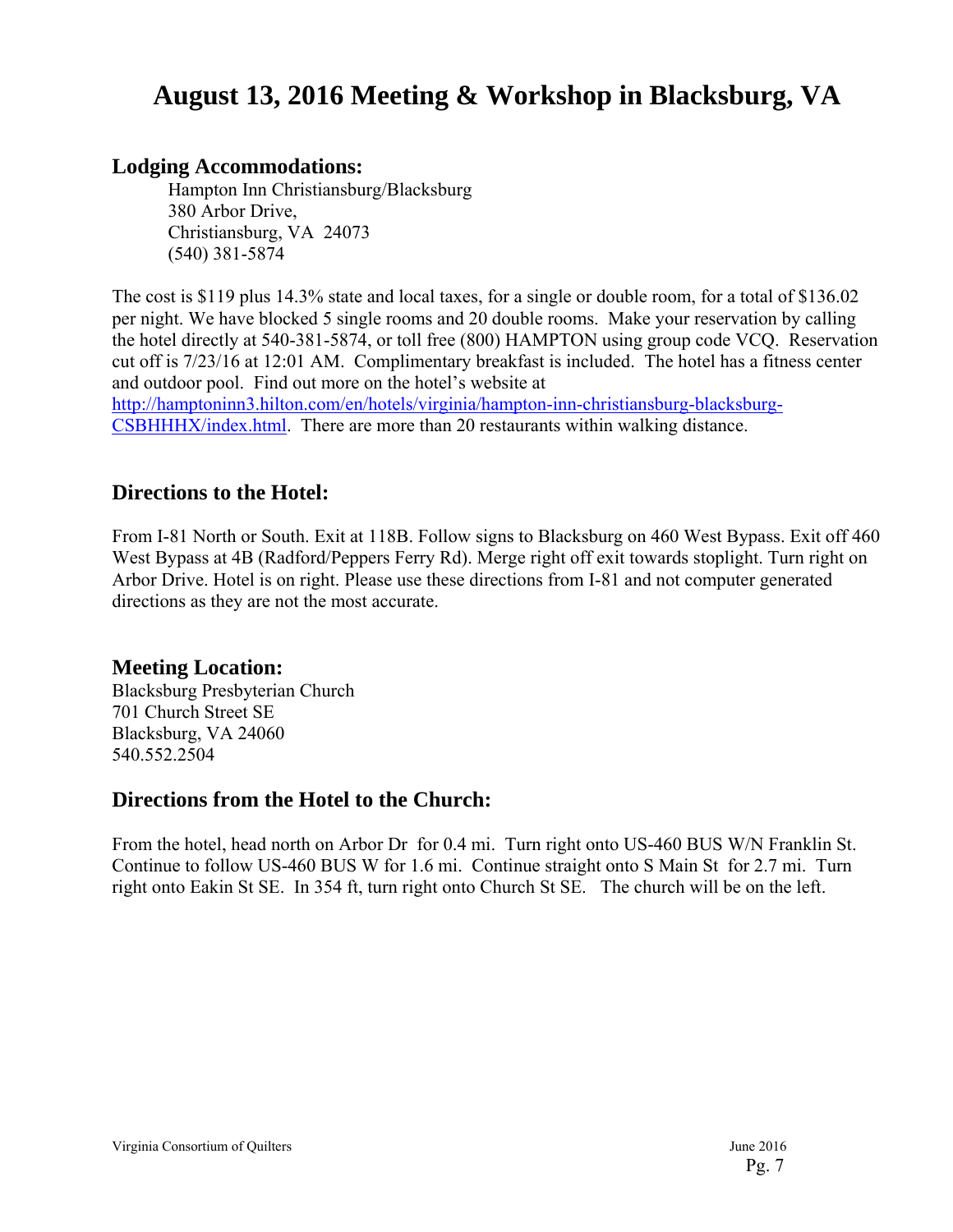### **Notes from Elizabeth and Sally:**

Your registration form and check to VCQ must be **postmarked by Friday, July 29, 2016** (2 weeks prior to event). **Registrations will close after this date without exception. Any registrations postmarked after July 29, 2016 will not be accepted and will be returned**. Please fill out your registration form completely as this information is very vital to ensure proper confirmation mailing of your postcards.

#### **You will receive a postcard with your registration confirmation – Bring your postcard!! It is your MEAL TICKET for lunch and door prize drawing.**

**Any cancellations must be made by Friday, July 29, 2016 to obtain a refund.** 

**Please wear your nametag to the meeting so we can put names and faces together.** 

#### **Friday, August 12, 2016 Schedule: Dinner on your own**

- $\triangleright$  Three fiber art exhibits are open in Blacksburg, please see details in the calendar of events.
- $\geq 6:00-8:30$  PM Sew Biz Fabrics in Radford open with light refreshments and 10% discount on your entire purchase.
- 6:00-7:30 PM Celebration Committee Meeting (New River Meeting Room at Hampton Inn)
- 7:30-9:00 PM VCQ Board Meeting (New River Meeting Room at Hampton Inn)

#### **Saturday, August 13, 2016 Meeting Schedule:**

- $\geq 8:00 9:00$  AM Registration
- $\geq 9:00$  Noon Workshops
- $\triangleright$  Noon 12:45PM Lunch
- $\geq 12:50 1:20PM$  Business meeting
- $\geq 1:30 3:30 \text{PM}$  Workshops reconvene
- 
- 
- 
- $\geq$  3:45 4:15 PM Show and Tell

# Shops Near Blacksburg Area

#### **New River Fiber Company**

950 Radford Road Christiansburg, VA 24073 (540) 382-8245 Extended hours Friday until 8 PM, Saturday 10-6, and Sunday 12-5. A discount will be offered to VCQ members.

#### **The Quiltery**

Fabric Store 5499 N Lee Hwy, Fairfield, 24435 (540) 377-9191

**VQM Stash Blast** The Virginia Quilt Museum is bringing a Stash Blast to the Hampton Inn in Christiansburg on August 13, 2016. The time is 8am until 1pm.

Help support the VQM and add to your stash as well!

#### **Sew What Fabrics & Batiks Etc**

Fabric Store 460 E Main St, Wytheville, VA 24382 (276) 228-6400

#### **Sew Biz Inc**

Quilt Shop 92 Harvey St, Radford, VA 24141 (540) 639-1138 Come into Sew Biz while you are visiting Southwest Virginia. We will be open extended hours on Friday, August 12 9-8:30 and Saturday, August 13, 9-6. We have over 5000 bolts of fabric and a huge selection of notions, books

and patterns. You will receive a 10% discount on your purchases, and we will have refreshments waiting for you. To get to our shop: From Hwy 114 (Pepper's Ferry) travel west until you reach the "T" intersection at Hwy 11. Turn left and stay in the right hand lane and continue across the New River on the Memorial Bridge. Turn right onto west Main St. Go 2 blocks and turn right at the next traffic light onto Harvey St. Sew Biz is the large yellow building on your left. Parking is available on the street or in the gravel lot at the end of the street.

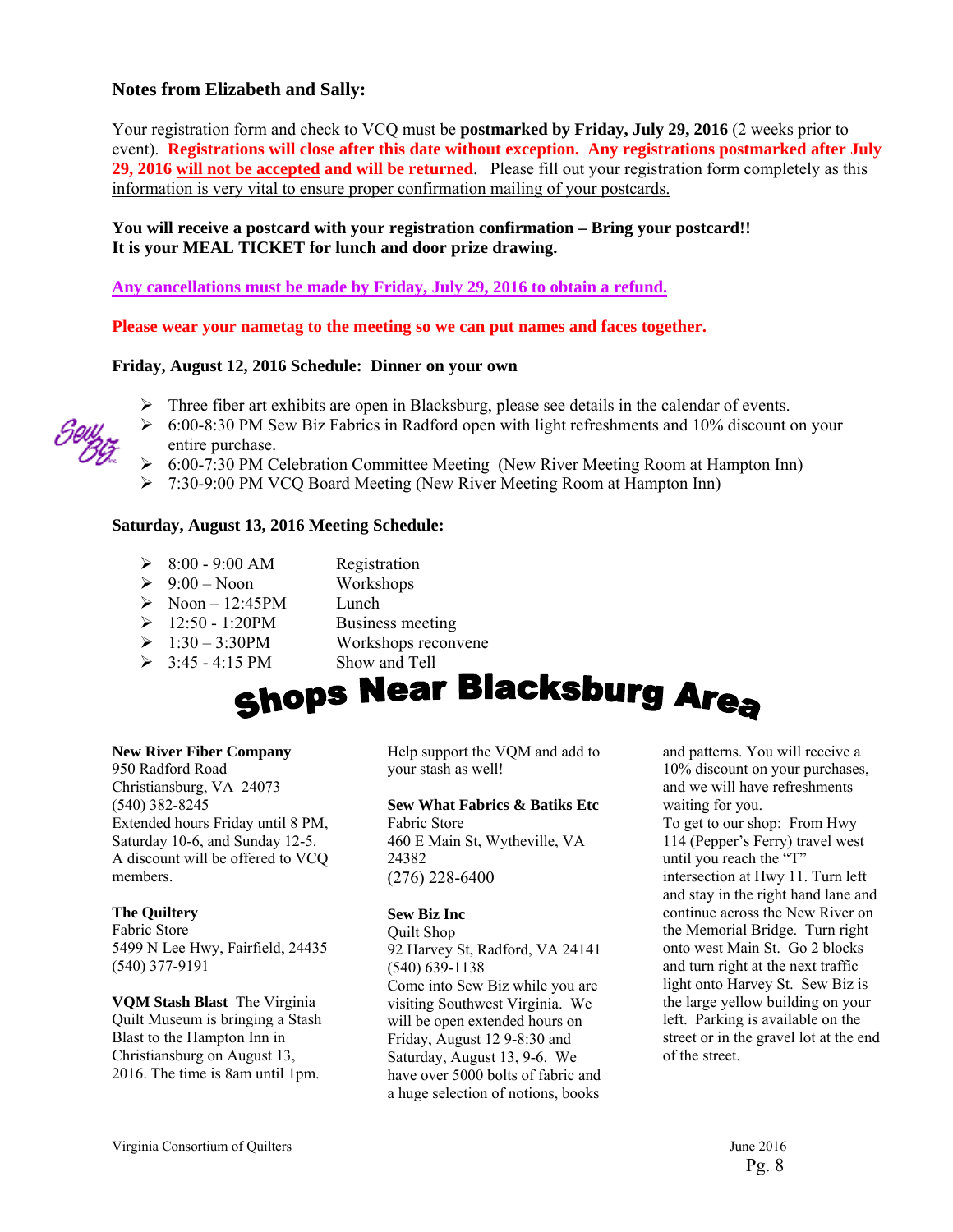**Workshop A: Binding Basics** with Paula Golden



**Description:** Scalloped, curved or straight edges, perfect 90 degree corners or a faced edge, discover the best binding techniques for you and your quilt. Bonus: learn to join the ends for a beautiful finish. You will complete samples of each technique and bring home a "binder of bindings" for easy future reference. This class is perfect for the beginner, but offers abundant tips for the experienced quilter as well

## **Skill Level Required: basic sewing skills and use of sewing machine**

**Supply List: Kit Fee:** \$15.00 payable to teacher. It will include: Strips of fabric for bindings, flange and facing Pieces of pre-quilted fabric for samples Rotary cutter, ruler (6" x 24" with 45 degree line) and mat Basic sewing kit: sewing needles: machine and hand, paper and fabric scissors, seam ripper, mechanical pencil, 100% cotton sewing thread, straight pins (IBC 1 3/4" silk), fabric eraser, band aide, 6" ruler Pigma pen: any color Sewing machine in good working order, and manual Walking or even-feed foot for your machine

**About your teacher:** Paula Golden was selected as "2001 Teacher of the Year" by *The Professional Quilter Magazine. S*he teaches internationally, in addition to having been on the staff of Jinny Beyer's Hilton Head Seminar from 1995 - 2009. In 1989 she founded Cabin Branch Quilters Woodbridge, Virginia. Paula hosted a weekly TV series on quilting for the Park Authority of Prince William County, Virginia. Paula is a co-author of Quilts of Virginia 1607-1899:The Birth of America Through the Eye of a Needle, based on the Virginia quilt documentation project. She is President of the Board of Directors for the Virginia Quilt Museum and past president of the Mason Dixon Quilt Professionals Network. Her patterns and articles have been published in *The Professional Quilter*, *The Foundation Piecer. Quilts With Style*. Paula's quilts are featured in the books Designing Tessellations by Jinny Beyer, A Quilt Block Challenge: Vintage Revisited by Mary Kerr, Quilts Are Forever edited by Kathy Lamancusa and Quilting with Manhole Covers by Shirley MacGregor. Her quilts are also featured in the collections of the Bethesda National Naval Medical Center's Fisher House, the Brehm Center for Type 1 Diabetes Research and Analysis and private individuals. To add a dimension to her teaching style, she became certified in administering the Myers-Briggs Personality Type Indicator. She works with businesses and quilters to work within their personality types to achieve "maximum creativity". Paula recently earned a Master of Interdisciplinary Studies at Virginia Commonwealth University's School of the Arts.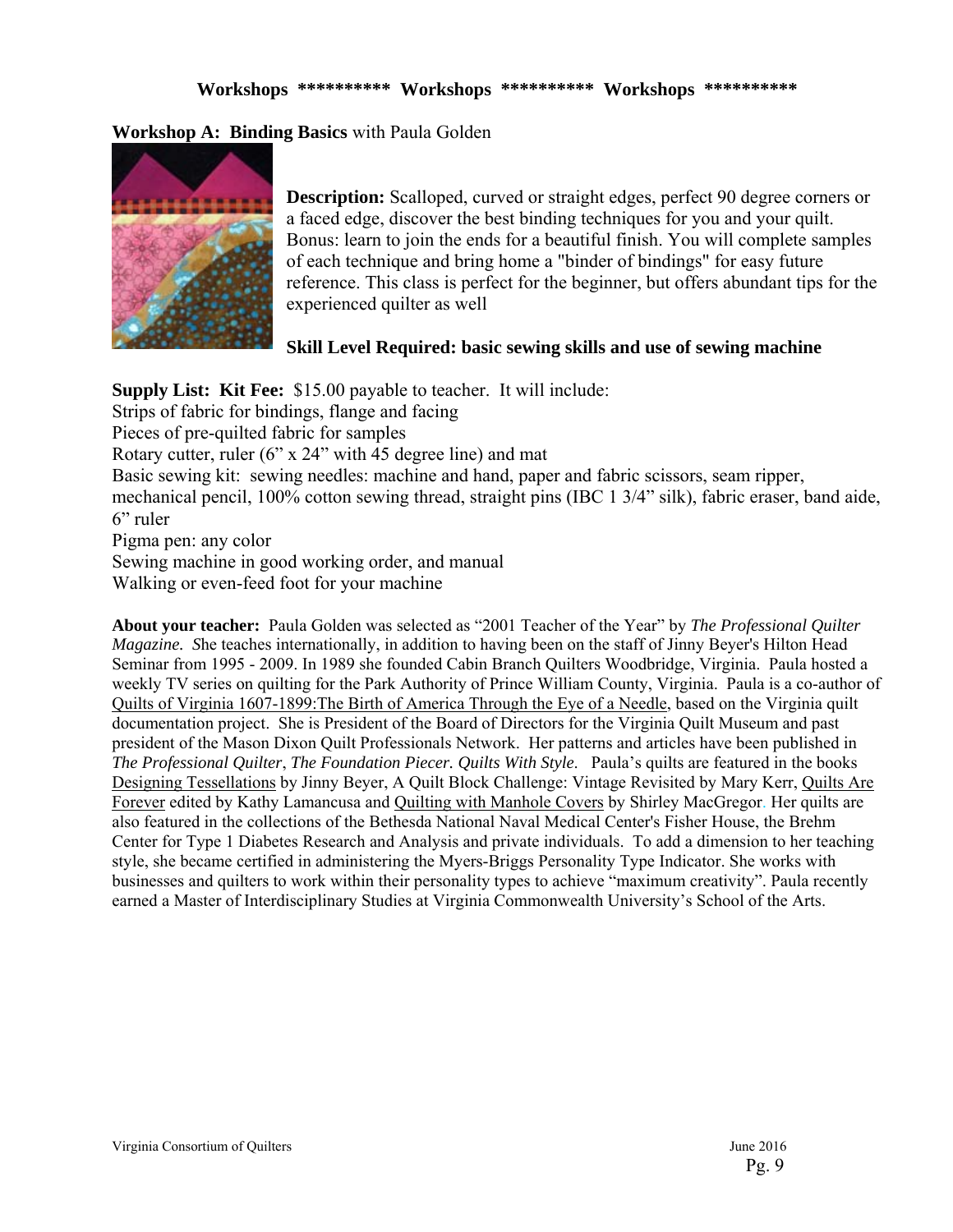## **Workshop B: Playing with Scraps!** with Karen Brown



**Description:** We'll explore techniques (including improvisational, foundation, quilt-as-you-go, and more) to help you use up even your tiniest fabric treasures. No fussing with matching colors-or even matching seams- just a fun-filled and liberating day of playing with scraps! You'll leave with technique samples to finish off as placemats, potholders/mug rugs and coasters, along with plenty of scrappy inspiration for your next one-of-a-kind quilt.

**Skill Level Required:** All levels welcome!

**Supply List:** Sewing machine in good working order with feet, power cord and foot control Basic sewing tools (scissors, seam ripper, pins, etc.)

Thread (neutral for piecing and a couple of decorative threads just for fun) and extra bobbins Rotary cutter, mat and ruler(s) -standard  $6"x24"$  and  $6"x12"$  are good sizes for these projects Fabric pencil, marker or pen to draw lines on batting Pen & Paper

### **Fabric Requirements (please prepare before class so we can get started without having to cut): SCRAPPY STRIPS:** A variety of 1.5" x 9" scrap strips, prepared as follows-

Cut 48 strips (1.5" x 10") from a colorful variety of scrap fabrics.

Choose fabrics completely at random without trying to coordinate anything

(really, choose randomly- it'll turn out great, I promise**!)** 

Divide strips into 4 sets of 12, and put each set into a plastic sandwich bag.

The sets can be all alike or different, depending on how many

different fabrics you used, but each bag should contain strips of 12 different fabrics.

**OTHER SCRAPS:** Grab a couple handfuls of scraps, any shape, in a variety of colors and printsnone smaller than a 1.5" square, none larger than the palm of your hand.

**BATTING SCRAPS:** (A needle-punched, low loft cotton batting like Warm & Natural works best, no fluffy batting for best results please):

Cut as follows-

- 4- 5" x 14" strips
- 1- 12" x 12" square
- 1- 6" square

**FAT QUARTERS:** Bring 2 "What was I thinking?" FQ's (you know, the ones you bought but can't imagine why…) to use for backing of samples.

**About your teacher:** Karen Brown lives in Blacksburg, where she is an active member of three New River Valley quilt guilds. She loves the process of creating something beautiful and unique from small scraps that many quilters throw away, and has become known as "the lady who makes quilts with all those tiny pieces." Bags of fabric scraps appear in her chair or in her tote wherever she goes! She'll never live long enough to use them all up though, because they do multiply when you leave them alone in your sewing room, you know.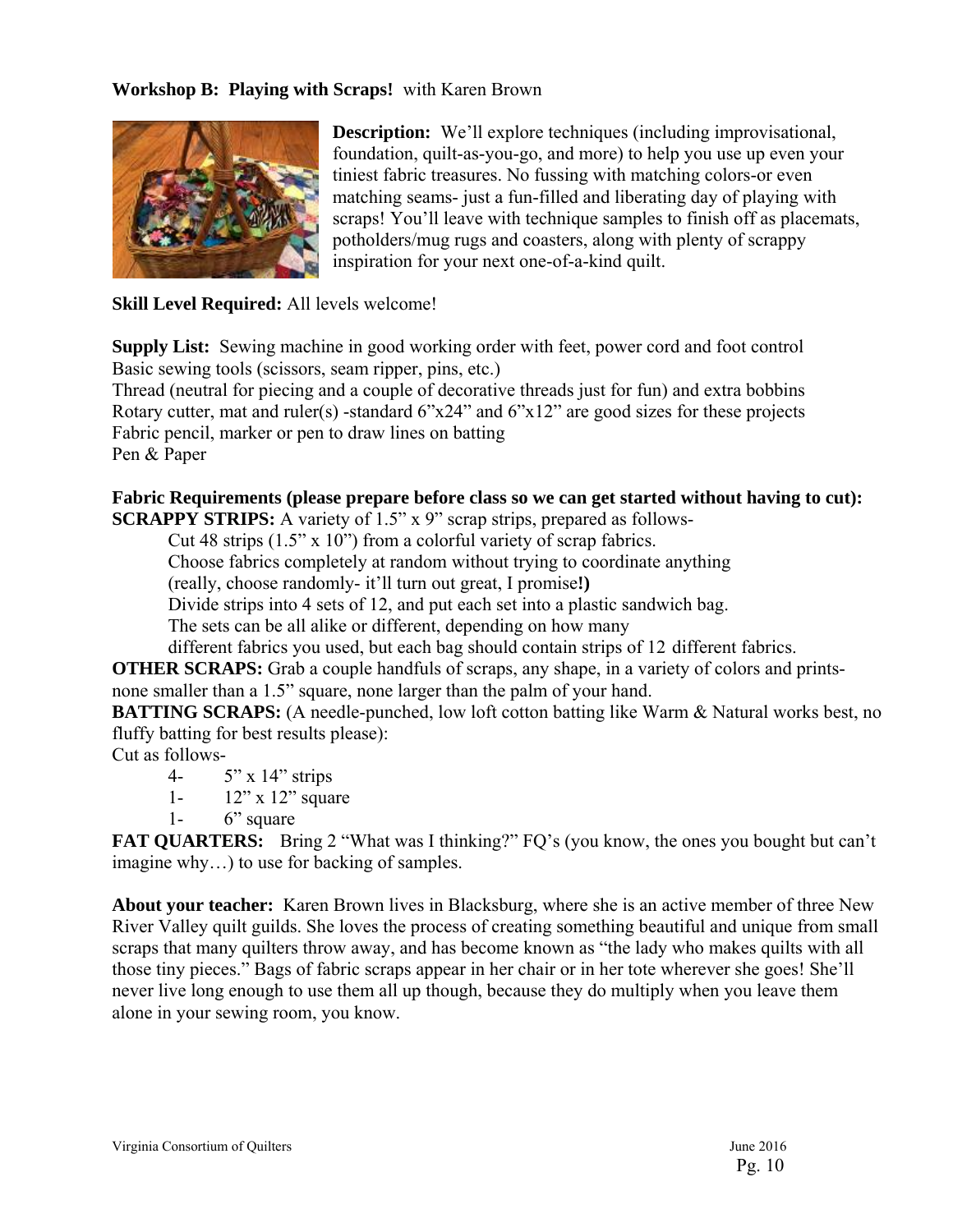## **Workshop C: Folded 3-D Mariner's Compass Pillow** with Brenda Feeny



**Description:** Mariners Compass usually strikes fear in the heart of a beginner quilter but the Folded Mariners Compass is a fun and fast technique that will allow you to finish a 22" pillow top in this class with sharp points!

## **Skill Level Required: Any skill level**

**Supply List:** The Folded 3-D Mariner's Compass pattern by Cheryl Phillips that includes Wedge and insert tool (\$ 16.99)

## **Pattern and ruler will be available for purchase from the teacher.**

Rotary cutter, ruler, and mat Sewing machine with  $\frac{1}{4}$  quilting foot Straight pins Natural color all-purpose sewing thread

## **Kit Fee: \$28.00 Please circle if you will need a kit on the Registration Form so the teacher will know how many to bring.**

or bring your own fabric Fabric needed to complete a 22" pillow top If you bring your own fabric you will need 5 fabrics. 7/8 yard for the background of your compass 3 fat quarters for the compass inserts 5/8 yard for the outer frame around the compass

**About your teacher:** The Sewing Studio, Inc. opened in October of 1992. I originally started the store with the thoughts that it would be geared more towards the garment seamstress. I loved to sew clothes for myself and my family. I had always admired quilts but had never made one. As the store evolved I realized I would have to change in order to stay in business because there were just not enough people sewing clothes. However, the quilters in this area were begging for a place to have quality fabrics, notions, and classes. And so I made my first quilt. And that was all it took. I was hooked. Quilting became my new passion. I took classes myself anyplace that I could and had visiting teachers in the store to share their knowledge. I attended Markets to learn more and I can hardly wait each time a new fabric shipment comes in to see what new things can be created. We also started selling sewing machines and boy, have they evolved. From a top notch sewing machine with decorative stitches, to a world class embroidery machine and now the new wave is long arm quilting machines. It just keeps getting better.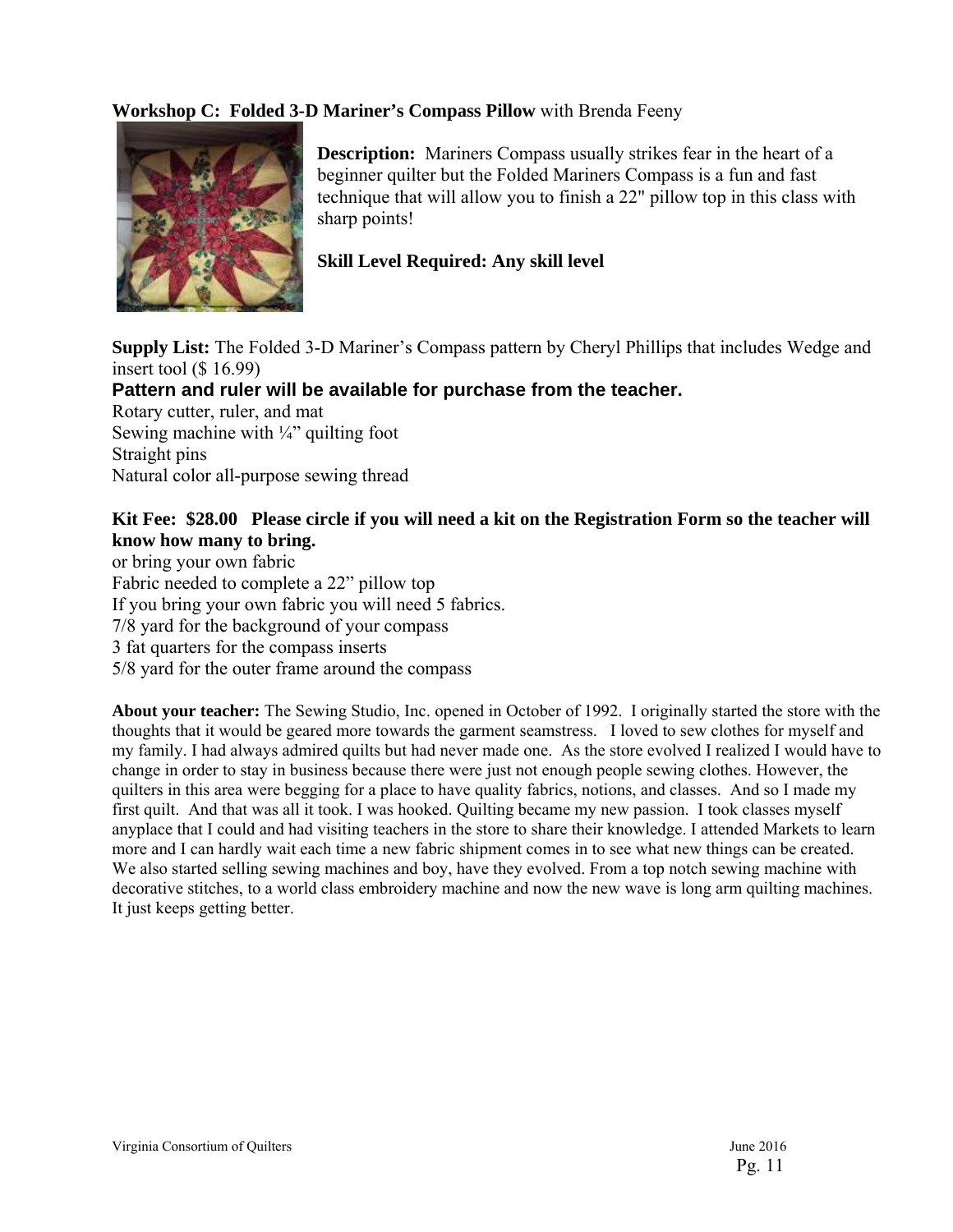## **Workshop D: Needle-turn applique** with Audra Rasnake



**Description:** Needle turned applique involves using the point and the shaft of a needle to turn under the raw edges of applique fabric as it is stitched down onto the background fabric. This class will teach the basics of this technique. You will learn how to draw out your pattern, baste it down, and then applique it onto the background fabric. You will learn to do inside and outside curves and inside and outside points…the four basic techniques needed to do all applique. We will be using the folded cutwork technique and cut our patterns out of freezer paper.

**Skill Level: Beginner**

**Materials/Supplies:** Applique needles (I prefer size 10, but individuals can decide for themselves) Regular sewing needles to use for basting Some "ugly" thread for basting (it will be removed so don't use your best thread) Pair of very sharp scissors with a very sharp point Paper cutting scissors Thimble Pins Very fine tip marker (I use a Micron #02 black) or a mechanical pencil (depending on how dark your applique fabric is will determine what works better….you may want to have both) Thread that matches your applique fabric (NOT the background fabric…if you can't find an exact match, greys and taupes work well)

## **Instructor will provide:** Freezer paper Stapler and staple removers Beginner friendly patterns Paper and pencil to take down notes

**Fabric Requirements:** 20" by 20" background fabric and 16" by 16" applique fabric (it doesn't matter which one is dark or light but make sure there is good contrast between the two…I also recommend batiks…they are kinder to beginners)

**About your teacher:** Audra is a fourth generation quilter who is self-taught through observation and persistence. She has been a juried seller at Holston Mountain Artisans (then known as the Cave House Craft Shop). For many years she sold quilts and did consignments until in 2012 she was able to begin to make her own first show quilt. "Hadassah" has been in 9 national shows and brought home 7 ribbons. Another show quilt should be complete by summer of 2016. A recent article about Audra's quilting can be found at http://www.swvatoday.com/townnews/bible/article\_cf96b52c-319e-11e6-8634-533d410f3b7a.html . She has many ribbons for hand quilting and also excels at needle turn applique. She loves complicated and intricate designs…the harder the better. Happily married for 23 years she has two boys and in addition to quilting loves to read and cook, especially soups. She says that "one day she may also become a cat hoarder"; she loves classic rock and forensic TV shows as well as Star Wars. She would like to move to Scotland and plans to spend many years creating quilts and thanking God for the precious gift he gave her to be able to do so.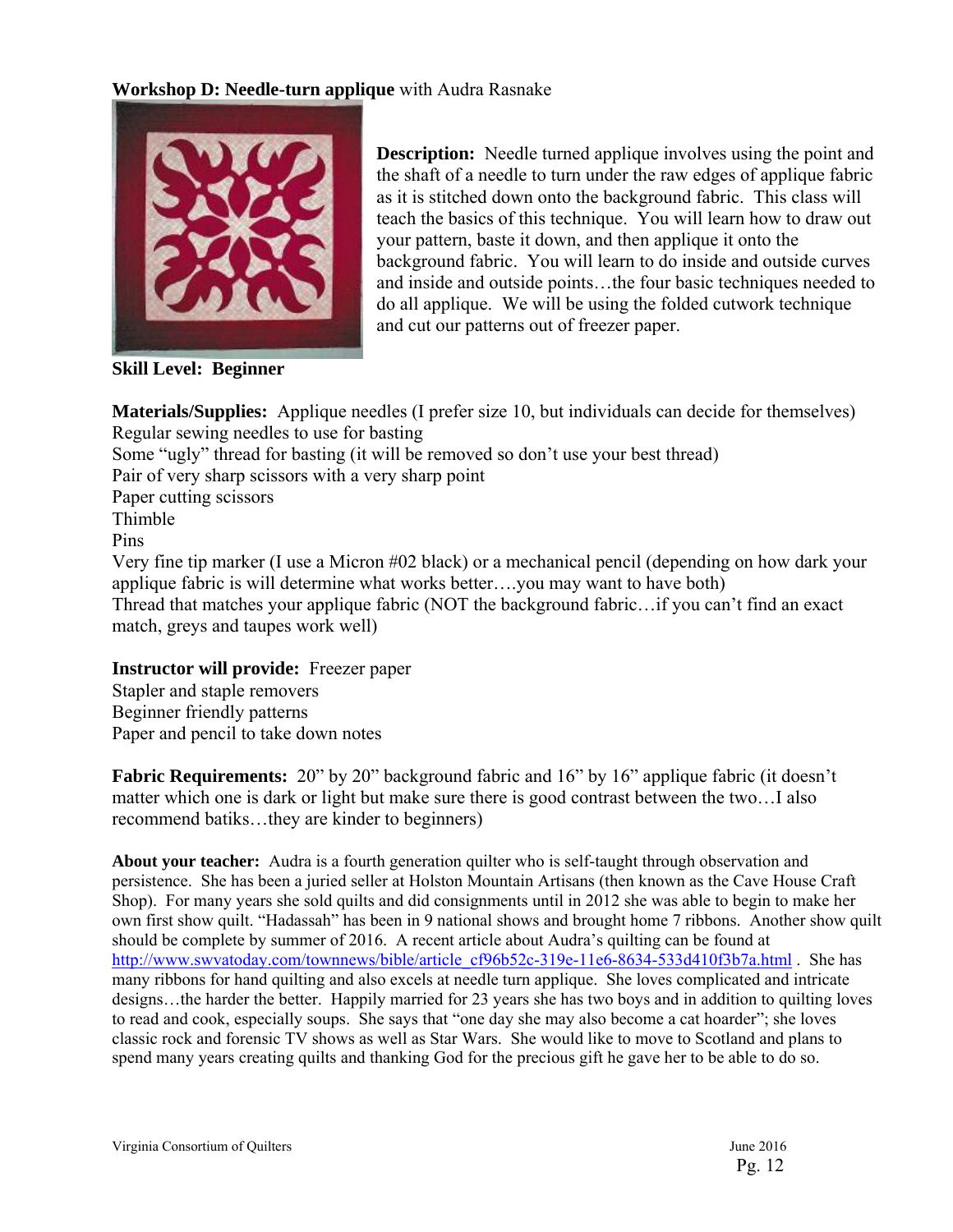**Workshop E: Come Quilt With Me.** Bring your own project to work on as you sit and quilt with other members and experience some good fellowship. Highly encourage attendees to bring hand sewing/quilting due to some space limitations.





## **A Message to Members about Quarterly Meetings**

 Since its inception, VCQ has been using a model of "host" guilds sponsoring our meetings. As times have changed and quilting has grown, there are many more guilds and opportunities for quilters than there were in 1984. Consequently, the relationship between VCQ and local guilds has changed. Local guilds with few VCQ members receive little benefit from "hosting" a VCQ meeting and in the last few years, it has become more and more difficult to find "hosts" and locations for our meetings. For the most part, our board members have taken over being the "host" and providing the information needed to plan meetings. As we continue to schedule meetings around the state, we need our members to "step up" and volunteer to be the "host" (along with 1 or 2 others in your area). What this entails is working with the Facilities coordinator to locate a facility, hotel, and caterer recommendation for lunch. The Facilities coordinator will make the calls and contract arrangements, but we need a local person to provide the information to get us started. The board is asking our members to take a more active role in this process. If you or your guild would like to sponsor a meeting in your part of the state, contact the Facilities Coordinator or any of the Board members. We have locations for 2016 and part of 2017 but need locations for August and November of 2017, and beyond. Also, if you know of quilting teachers we would be interested in, please contact Elizabeth Gibson, Programs Chair/Teachers at kunamola@aol.com or 703-481-6879. Thanks for your help to keep VCQ thriving in the 21<sup>st</sup> century!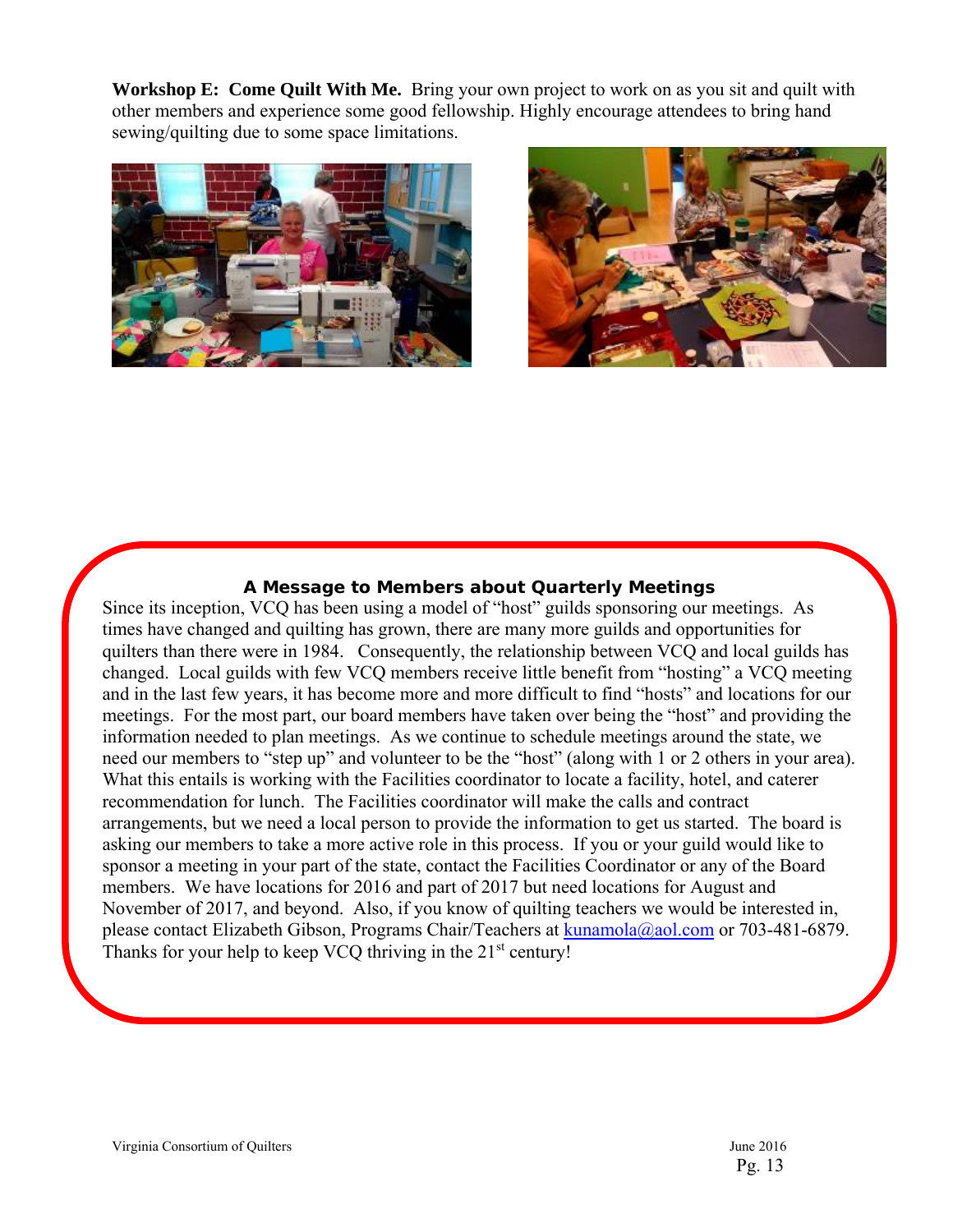## **VCQ WORKSHOP REGISTRATION FORM**

Registration form deadline: **Friday, July 29, 2016.****Registrations will close after this date without exception. Any registrations postmarked after July 29, 2016 will not be accepted and will be returned. Any workshop cancellations prior to the deadline are eligible for a refund.** Please fill out **completely** and please **PRINT***.* 

| Name    |       | Member       | Non-Member |
|---------|-------|--------------|------------|
| Address |       |              |            |
|         | City  | <b>State</b> | Zip        |
| Phone   | Email |              |            |

Choice of Workshop (includes lunch). Circle letters and indicate choice on line below. In the event your workshop choice is full and you are placed in CQWM, do you want the \$5.00 refund or donate it to VCQ? (please check your preference) \_\_\_\_\_\_\_\_\_\_\_\_\_Refund \_\_\_\_\_\_\_\_\_\_\_\_\_VCQ

Workshop A: Binding Basics with Paula Golden

Workshop B: Playing with Scraps! with Karen Brown

Workshop C: Folded Mariner's 3-D Compass Pillow with Brenda Feeny **Kit requested Yes No** 

Workshop D: Needle turn applique with Audra Rasnake

Workshop E: Come Quilt with Me (CQWM)

1st choice 2nd choice 3rd choice

| Cost                                             |               |
|--------------------------------------------------|---------------|
| Member, Workshop                                 | \$40          |
| Member, Community Service/Come Quilt with Me     | \$35          |
| Non-member, Workshop                             | \$55          |
| Non-member, Community Service/Come Quilt with Me | \$45          |
| Host Guild Non VCQ committee member              | $$15**$ lunch |
|                                                  | only          |

\*\*A host guild non-VCQ committee member may register as a guest only for \$10 to include lunch and the business meeting. A non-VCQ visitor may attend any business meeting only and both must pre-register in order to have an accurate count for lunch.

Amount enclosed: \$ Pattern or supply fee, if any, is paid to teacher at time of class.

Are you willing to be a class helper? Yes No

Are you bringing a sewing machine to Come Quilt with Me or the Community Service? Yes No

Were you referred or invited by a VCQ member? Yes No If so, please write in their name

Special lunch requirements: A sit down boarding house style lunch will be provided. Vegetarian Gluten-free Allergic to

Send workshop registration form and your check **payable to VCQ** to

#### **Sally Ann Hurst, 4331 Rolling Hill Road, Red House, VA 23963**

Questions? Contact Sally Ann Hurst @ 434-248-6212 VA or 6SallyHurst7@gmail.com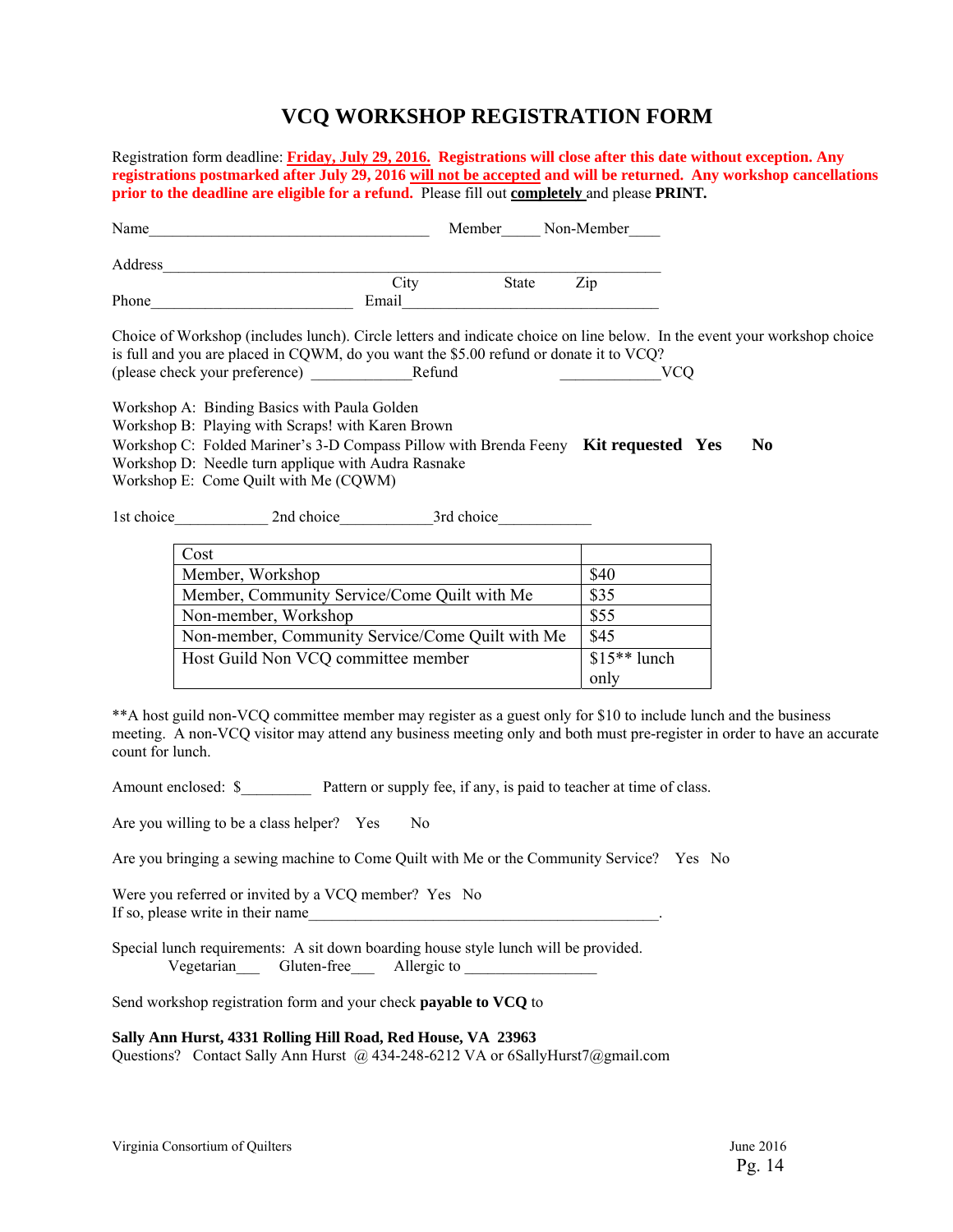## **TREASURER'S REPORT AS OF June 16, 2016**

Money Market: \$ \$8,580.07 Checking Account: \$ \$12,927.81





## **CELEBRATION 2016**

If you have not submitted your evaluation form please mail ASAP. If you need to receive one please email  $Celebration@VCO.org$  to request one and it will be emailed or mailed to you. Thank you Heather Zavagnin